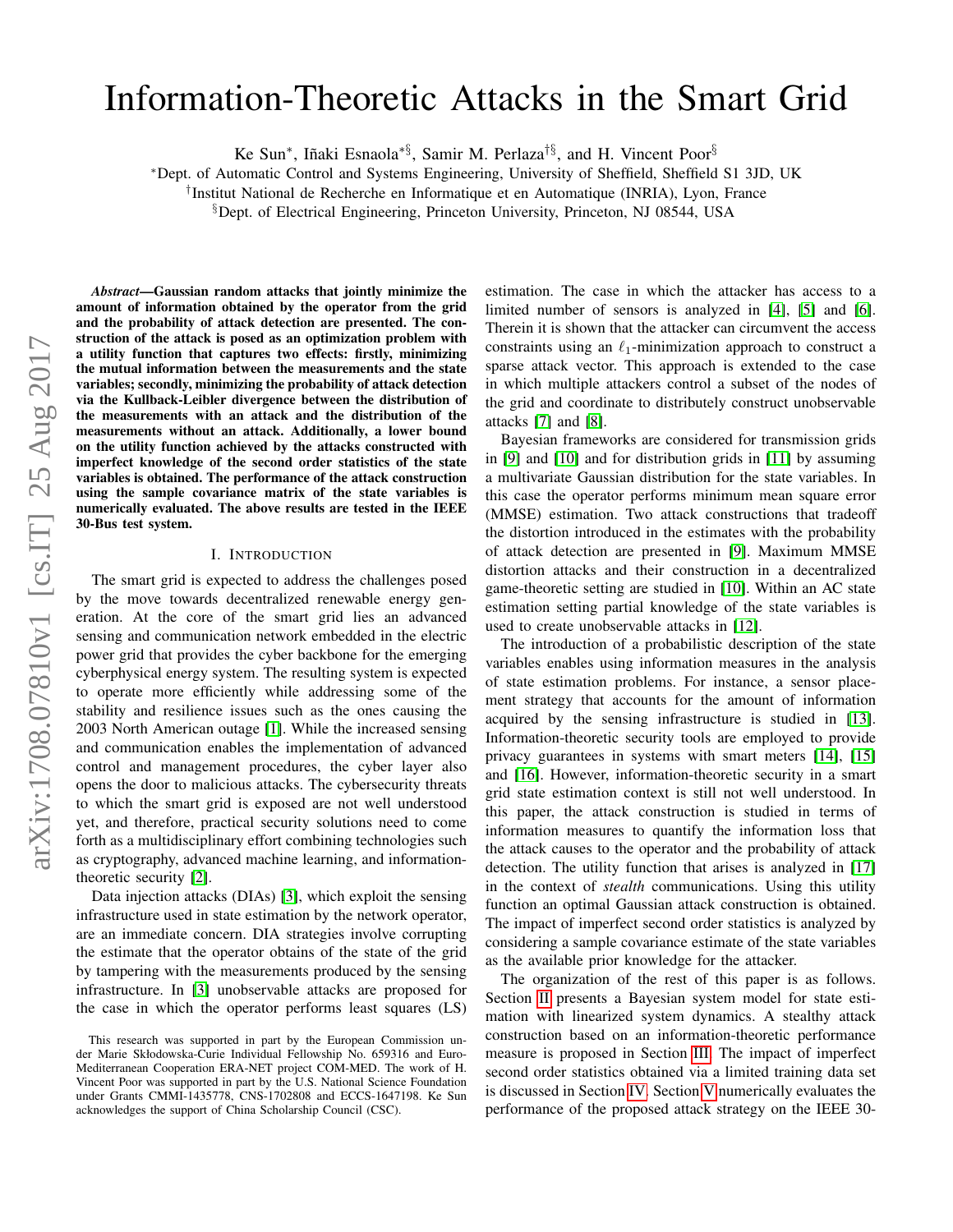Bus test system. The paper ends with conclusions in Section [VI.](#page-5-17)

# II. SYSTEM MODEL

## <span id="page-1-0"></span>*A. Bayesian Framework for State Estimation*

Linearized system dynamics are considered for the state estimation problem. The resulting observation model is given by

$$
Y^M = \mathbf{H} X^N + Z^M,\tag{1}
$$

where  $X^N \in \mathbb{R}^N$  is a vector of random variables describing the true state of the system;  $\mathbf{H} \in \mathbb{R}^{M \times N}$  is the Jacobian of the linearized system dynamics which is determined by the power network topology and the admittances of the branches;  $Y^M \in \mathbb{R}^M$  is a vector of random variables containing the measurements available to the attacker; and  $Z^M \in \mathbb{R}^M$  is the additive white Gaussian noise (AWGN) introduced by the measurements [\[18\]](#page-5-18), [\[19\]](#page-5-19), i.e. the vector of random variables  $Z^M$  follows a multivariate Gaussian distribution  $\mathcal{N}(\mathbf{0}, \sigma^2 \mathbf{I}_M)$ . The state variables are also assumed to follow a multivariate Gaussian distribution denoted by

$$
X^N \sim \mathcal{N}(\mathbf{0}, \Sigma_{XX}),\tag{2}
$$

where  $\Sigma_{XX}$  is the covariance matrix of the state variables. Consequently, from [\(1\)](#page-1-1), the measurement vector also follows a multivariate Gaussian distribution given by

$$
Y^M \sim \mathcal{N}(\mathbf{0}, \Sigma_{YY}),\tag{3}
$$

where  $\Sigma_{YY} = \mathbf{H} \Sigma_{XX} \mathbf{H}^{\mathrm{T}} + \sigma^2 \mathbf{I}_M$  is the covariance matrix of the measurements.

Given the stochastic nature of the state variables, it is reasonable for the attacker to pursue a stochastic attack construction strategy. The performance of the attack is therefore assessed in terms of the average performance that is achieved with multiple attack realizations. In the following, an attack vector independent of the state variables is constructed following a multivariate Gaussian distribution denoted by

$$
A^M \sim \mathcal{N}(\mathbf{0}, \Sigma_{AA}), \tag{4}
$$

where  $\Sigma_{AA}$  is the covariance matrix of the attack vector. It is worth noting that the independence of the attack vector with respect to the state variables implies that the attacker does not need to know the joint distribution of the state variables and the measurements to construct the attack vector. Knowledge of the second order moments of the state variables and the variance of the AWGN introduced by the observation process suffices to construct the attack. This assumption significantly reduces the difficulty of the attack construction.

The resulting observation model for the case in which the measurements are compromised is given by

$$
Y_A^M = \mathbf{H}X^N + Z^M + A^M,\tag{5}
$$

where  $A^M \in \mathbb{R}^M$  is the attack vector [\[3\]](#page-5-2). The compromised measurements,  $Y_A^M$ , follow a multivariate Gaussian distribution described as

$$
Y_A^M \sim \mathcal{N}(\mathbf{0}, \Sigma_{Y_A Y_A}),\tag{6}
$$

where  $\Sigma_{Y_A Y_A} = \mathbf{H} \Sigma_{XX} \mathbf{H}^{\mathrm{T}} + \sigma^2 \mathbf{I}_M + \Sigma_{AA}$ .

<span id="page-1-1"></span>The operator utilizes the measurements obtained from the grid to detect the presence of an attack. The attack detection problem is cast into a hypothesis testing problem with hypotheses

$$
\mathcal{H}_0: \qquad Y^M \sim \mathcal{N}(\mathbf{0}, \mathbf{\Sigma}_{Y_A Y_A}), \quad \text{versus} \tag{7}
$$

$$
\mathcal{H}_1: \qquad Y^M \sim \mathcal{N}(\mathbf{0}, \Sigma_{YY}).\tag{8}
$$

The Neyman-Pearson Lemma [\[20\]](#page-5-20) states that for a fixed Type I probability of error, the likelihood ratio test achieves the minimum Type II probability of error  $\beta$ , when compared with any other tests with an equal or smaller Type I probability of error  $\alpha$ . In view of this, a likelihood ratio test is chosen as the attack detection strategy. The likelihood ratio test between  $\mathcal{H}_0$  and  $\mathcal{H}_1$  takes the following form

$$
L(\mathbf{y}) = \frac{f_{Y_A^M}(\mathbf{y})}{f_{Y^M}(\mathbf{y})} \mathop{\gtrless}\limits_{\mathcal{H}_1}^{\mathcal{H}_0} \tau,
$$
 (9)

where  $y \in \mathbb{R}^M$  is a realization of the vector of random variables modelling the measurements,  $f_{Y_A^M}$  and  $f_{Y^M}$  denote the probability density functions of  $Y_A^M$  and  $Y^M$ , respectively, and  $\tau$  is the decision threshold set by the operator to meet the false alarm constraint.

### *B. Information-Theoretic Setting*

The aim of the attacker when tampering with the measurements is twofold: first, to minimize the information that the operator acquires about the state variables from the grid measurements; second, to minimize the probability of the attack being detected by the operator. Capitalizing on the Bayesian framework, an information-theoretic criterion for the attack construction is adopted. To satisfy the first objective, the attacker minimizes the mutual information between the state variables and the compromised measurements. Specifically, the attacker constructs the attack vector, i.e. chooses the distribution of the attack vector, in such a way that it minimizes  $I(X^N; Y^M_A)$ . This is equivalent to guaranteeing that the amount of information that the operator acquires about the state variables  $X$  by observing  $Y$  is minimized.

On the other hand, the probability of attack detection is determined by the detection threshold  $\tau$  and the distribution induced by the attack on the measurements. Larger values of  $\tau$  yield lower probability of detection. The Chernoff-Stein Lemma [\[21\]](#page-5-21) states that the logarithm of the averaged minimum value of Type II probability of error  $\beta$  for any Type I probability of error  $\alpha$  smaller than one half asymptotically converges to the inverse of the Kullback-Leibler (KL) divergence between the distributions of the two hypotheses. Specifically, in this Bayesian framework, for any  $\epsilon \in (0, 1/2)$ ,

$$
\lim_{n \to \infty} \frac{1}{n} \log \beta_n^{\epsilon} = -D(P_{Y_A^M} || P_{Y^M}), \tag{10}
$$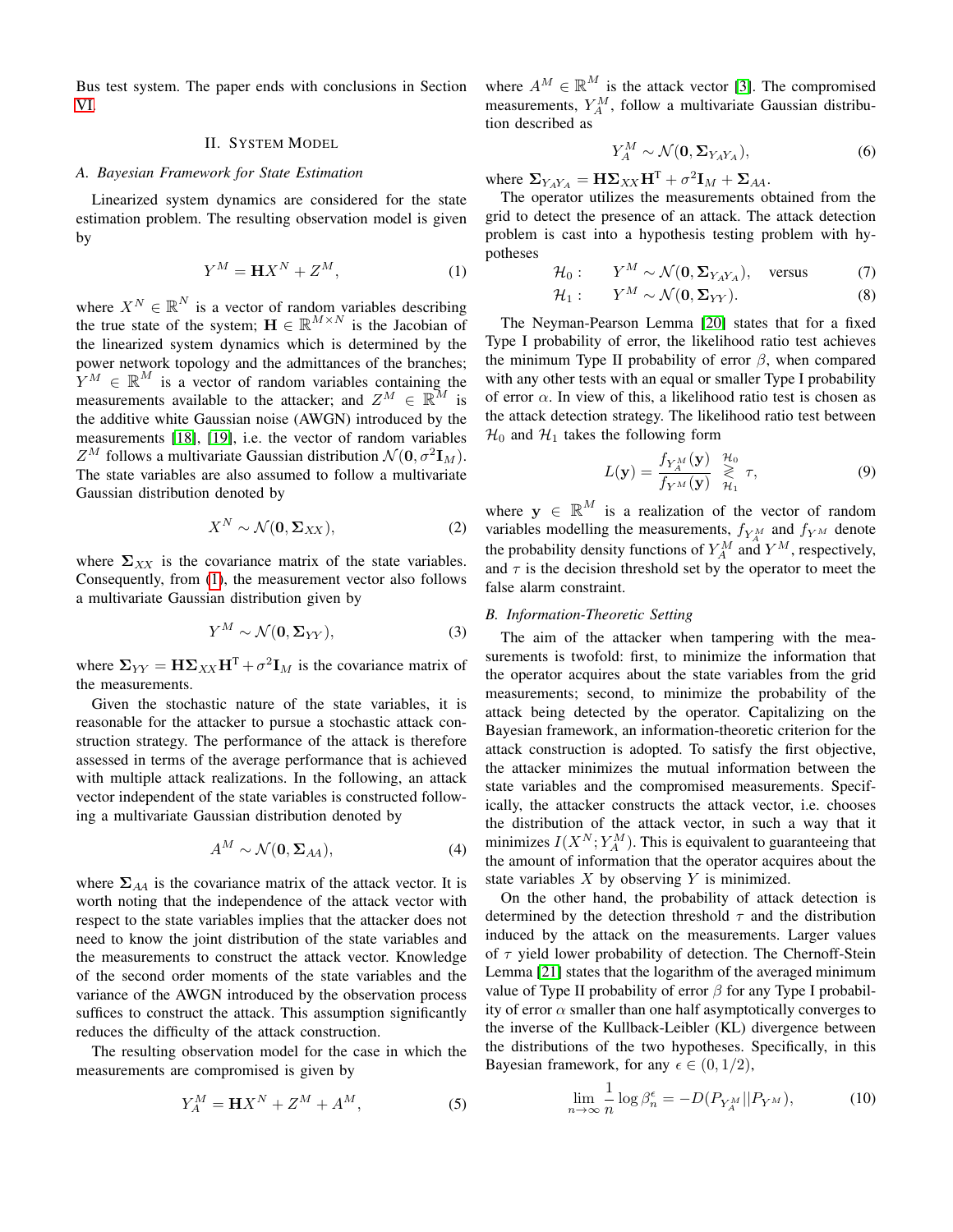where  $\beta_n^{\epsilon}$  is the minimum  $\beta$  for  $\alpha < \epsilon$  when n M-dimensional samples are available and  $D(\cdot||\cdot)$  is the KL divergence. Therefore, for the attacker, minimizing the asymptotic detection probability is equivalent to minimizing  $D(P_{Y_A^M}||P_{Y^M})$ , where  $P_{Y_A^M}$  and  $P_{Y_M}$  denote the probability distributions of  $Y_A^M$ and  $Y^M$ , respectively. The minimization of the KL divergence ensures that the effect of the attack on the induced distribution over the measurements is minimized, i.e. the attack is stealthy [\[17\]](#page-5-16).

In this information-theoretic setting, the attacker minimizes  $I(X^N; Y_A^M)$  and  $D(P_{Y_A^M} || P_{Y^M})$  simultaneously. The stealthy attack construction strategy is introduced in the next section.

## <span id="page-2-0"></span>III. STEALTHY INFORMATION-THEORETIC ATTACKS

# *A. Stealthy Attacks*

Following the approach in [\[17\]](#page-5-16), the attacker constructs the utility function  $I(X^N; Y^M_A) + D(P_{Y^M_A}||P_{Y^M})$  for the attack. The attacker minimizes this utility function to disrupt the estimation and bypass the detection of the operator. Note that,

$$
I(X^{N}; Y^{M}_{A}) + D(P_{Y^{M}_{A}} || P_{Y^{M}}) = D(P_{X^{N}Y^{M}_{A}} || P_{X^{N}} P_{Y^{M}})
$$
(11)

where  $P_{X^N Y_A^M}$  is the joint distribution of  $(X^N, Y_A^M)$ . Note also that the state variables and the compromised measurements follow a multivariate Gaussian distribution given by

$$
(X^N, Y_A^M) \sim \mathcal{N}(\mathbf{0}, \Sigma),\tag{12}
$$

where the block covariance matrix has following structure:

$$
\Sigma = \left[ \begin{array}{cc} \Sigma_{XX} & \Sigma_{XX} \mathbf{H}^{\mathrm{T}} \\ \mathbf{H} \Sigma_{XX} & \mathbf{H} \Sigma_{XX} \mathbf{H}^{\mathrm{T}} + \sigma^2 \mathbf{I}_M + \Sigma_{AA} \end{array} \right]. \tag{13}
$$

In view of this, the minimization of  $I(X^N; Y^M_A)$  +  $D(P_{Y_A^M}||P_{Y^M})$  is posed as the following optimization problem:

$$
\min_{A^M} D(P_{X^N Y_A^M} || P_{X^N} P_{Y^M}).
$$
\n(14)

#### *B. Optimal Attack Construction*

Proposition 1. [\[21\]](#page-5-21) *The KL divergence between two*  $M$ -dimensional multivariate Gaussian distributions  $P_0 =$  $\mathcal{N}(\mathbf{0}, \mathbf{\Sigma}_0)$  *and*  $P_1 = \mathcal{N}(\mathbf{0}, \mathbf{\Sigma}_1)$  *is given by* 

$$
D(P_0||P_1) = \frac{1}{2} \left( \log \frac{|\mathbf{\Sigma}_1|}{|\mathbf{\Sigma}_0|} - M + \text{tr}(\mathbf{\Sigma}_1^{-1} \mathbf{\Sigma}_0) \right). \tag{15}
$$

Combining [\(15\)](#page-2-2) and [\(14\)](#page-2-3) it follows that the optimization problem in [\(14\)](#page-2-3) is equivalent to

$$
\min_{\sum_{AA} \in \mathcal{S}_+^M} \left[ \text{tr}(\Sigma_{YY}^{-1} \Sigma_{AA}) - \log |\Sigma_{AA} + \sigma^2 \mathbf{I}_M| \right], \quad (16)
$$

where  $S^M_+$  is the set of all  $M \times M$  positive semi-definite matrices.

<span id="page-2-5"></span>Proposition 2. *The optimization problem given by [\(16\)](#page-2-4) is equivalent to minimizing a convex function within a convex set.*

*Proof.* The trace operator is a linear operator, and  $-\log |\mathbf{\Sigma}_{AA} + \sigma^2 \mathbf{I}_M|$  is a convex function of the positive semidefinite matrix  $\Sigma_{AA}$  [\[22\]](#page-5-22). Therefore, the objective function in

[\(16\)](#page-2-4) is a convex function of  $\Sigma_{AA}$ . Since  $S^M_+$  forms a convex set, the result follows immediately.  $\Box$ 

<span id="page-2-6"></span>Theorem 1. *The solution to the attack construction optimiza-tion problem [\(16\)](#page-2-4) is the covariance matrix*  $\mathbf{\Sigma}_{AA}^{\star} = \mathbf{H}\mathbf{\Sigma}_{XX}\mathbf{H}^{\text{T}}$ .

*Proof.* Taking the derivative of the objective function [\(16\)](#page-2-4) with respect to  $\Sigma_{AA}$  yields [\[23\]](#page-5-23)

$$
\frac{\partial (\text{tr}(\Sigma_{YY}^{-1} \Sigma_{AA}) - \log |\Sigma_{AA} + \sigma^2 \mathbf{I}_M|)}{\partial \Sigma_{AA}}
$$
  
=  $2\Sigma_{YY}^{-1} - \text{diag}(\Sigma_{YY}^{-1})$   
 $-2(\Sigma_{AA} + \sigma^2 \mathbf{I}_M)^{-1} + \text{diag}(\Sigma_{AA} + \sigma^2 \mathbf{I}_M)^{-1}$ . (17)

Notice that the only critical point is  $\Sigma_{AA}^* = \mathbf{H} \Sigma_{XX} \mathbf{H}^T$ . The result follows immediately from combining this result with Proposition [2.](#page-2-5)  $\Box$ 

Interestingly, the optimal attack construction depends only on the second order moments of the state variables. Therefore, the historical data of the state variables is central to the attack construction. From a practical point of view, making historical data and the topology of the grid available to the attacker poses a security thread to the operator. However, the extent to which historical data aids the attack construction remains to be determined. In fact, due to practical and operational constraints, it is safe to assume that the attacker gets access to only partial information about the second order statistics of the state variables. In the next section, the attack performance is assessed when finite training data is available to the attacker.

# <span id="page-2-1"></span>IV. ATTACK CONSTRUCTION WITH IMPERFECT SECOND ORDER STATISTICS

<span id="page-2-3"></span>In the following, the case in which only a limited number of realizations of the state variables are available to the attacker for covariance estimation is considered. Given that the attack construction depends only on the second order moments of the state variables, it suffices for the attacker to estimate the covariance matrix of the state variables using training samples. Since there is no other information available, it is assumed that the attacker estimates the covariance matrix via a sample covariance matrix construction.

#### <span id="page-2-2"></span>*A. Sample Covariance Matrix*

<span id="page-2-4"></span>Given a set of training data  $\{X_i^N\}_{i=1}^K$  of K realizations of the state variables, the sample covariance matrix is given by

$$
\mathbf{S}_{XX} = \frac{1}{K-1} \sum_{i=1}^{K} X_i^N (X_i^N)^{\mathrm{T}}, \tag{18}
$$

where K is the number of samples and  $X_i^N \in \mathbb{R}^N$  is the *i*-th training sample of the state variables. The sample covariance matrix  $S_{XX}$  coverges asymptotically to the covariance matrix  $\Sigma_{XX}$  and is a positive semi-definite matrix with probability 1 when  $K \geq N$  [\[24\]](#page-5-24). Due to the randomness of the training samples  $\{X_i^N\}_{i=1}^K$ , the resulting sample covariance estimate,  $\mathbf{S}_{XX}$ , is a random matrix with distribution  $P_{S_{XX}}$ .

When the attacker needs to estimate the statistical structure of the state variables, instead of the optimal attack with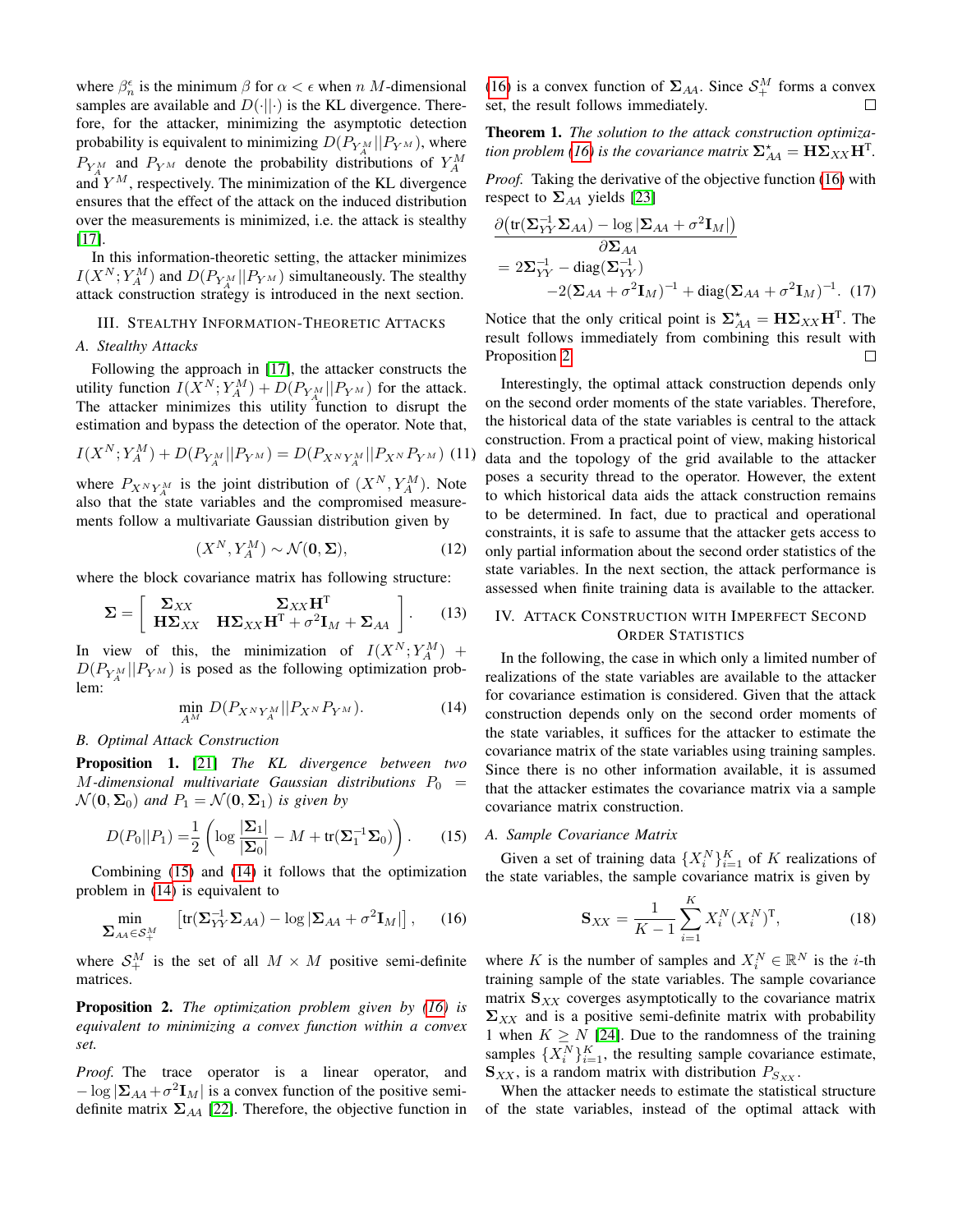covariance matrix  $\Sigma_{AA}^* = \mathbf{H} \Sigma_{XX} \mathbf{H}^T$ , the attacker constructs an attack with the sample covariance matrix. Conditioned on the training data, the resulting attack vector is

$$
\tilde{A}^M \sim \mathcal{N}(\mathbf{0}, \Sigma_{\tilde{A}\tilde{A}}),\tag{19}
$$

where  $\Sigma_{\tilde{A}\tilde{A}} = \mathbf{H}\mathbf{S}_{XX}\mathbf{H}^{\text{T}}$ . With these estimated statistics, the KL divergence in [\(14\)](#page-2-3) conditioned on the covariance matrix obtained from the training data becomes

$$
D(P_{X^N Y^M_{\tilde{A}}|S_{XX}}||Q_{X^N Y^M}|P_{S_{XX}}), \t(20)
$$

where  $P_{X^N Y^M_{\vec{\lambda}} | S_{XX}}$  is the conditional joint distribution of  $(X^N, Y_{\tilde{A}}^M)$  with  $\Sigma_{\tilde{A}\tilde{A}} = \mathbf{H} \mathbf{S}_{XX} \mathbf{H}^T$  and  $Q_{X^N Y^M} = P_{X^N} P_{Y^M}$ .

# *B. Lower Bound on Conditional KL Divergence*

The following lemma shows that the objective function in [\(14\)](#page-2-3) for exact statistics is a lower bound on the KL divergence conditioned on the training data given by [\(20\)](#page-3-1).

<span id="page-3-4"></span>Lemma 1. *The conditional divergence in [\(20\)](#page-3-1) for the attack vector construction with covariance*  $\Sigma_{\tilde{A}\tilde{A}} = \mathbf{H}\mathbf{S}_{XX}\mathbf{H}^{\mathrm{T}}$ *is lower bounded by the divergence in*  $(14)$  *with*  $\Sigma_{AA}^{*}$  =  $\mathbf{H}\mathbf{\Sigma}_{XX}\mathbf{H}^{\mathsf{T}}$ *, that is* 

$$
D(P_{X^N Y_A^M | S_{XX}} || Q_{X^N Y^M} | P_{S_{XX}}) \ge D(P_{X^N Y_A^M} || P_{X^N} P_{Y^M}),
$$
\n(21)

*where*  $P_{X^N Y^M_{A^*}}$  *is the joint distribution of*  $(X^N, Y^M_{A^*})$  *when the optimal attack is constructed.*

*Proof.* We have that

$$
D(P_{X^{N}Y^{M}_{\tilde{A}}|S_{XX}}||Q_{X^{N}Y^{M}}|P_{S_{XX}})
$$
  
= 
$$
D(P_{X^{N}Y^{M}_{\tilde{A}}|S_{XX}}||Q_{X^{N}Y^{M}|S_{XX}}|P_{S_{XX}})
$$
 (22)

$$
= \mathbb{E}_{S_{XX}}[D(P_{X^N Y_A^M | S_{XX}=S} || Q_{X^N Y^M | S_{XX}=S})]
$$
(23)

$$
= \frac{1}{2} \mathbb{E}_{S_{XX}} [\text{tr}(\Sigma_{YY}^{-1} \Sigma_{\tilde{A}\tilde{A}})] - \frac{1}{2} \mathbb{E}_{S_{XX}} [\log |\Sigma_{\tilde{A}\tilde{A}} + \sigma^2 \mathbf{I}_M|]
$$
  

$$
-\frac{1}{2} \log |\Sigma_{YY}^{-1}|
$$
 (24)

$$
\geq \frac{1}{2} \text{tr}(\boldsymbol{\Sigma}_{YY}^{-1} \boldsymbol{\Sigma}_{AA}^{\star}) - \frac{1}{2} \log |\boldsymbol{\Sigma}_{AA}^{\star} + \sigma^2 \mathbf{I}_M| - \frac{1}{2} \log |\boldsymbol{\Sigma}_{YY}^{-1}| \text{ (25)}
$$

$$
=D(P_{X^{N}Y_{A^*}^{M}}||P_{X^{N}}P_{Y^{M}}),
$$
\n(26)

where  $(22)$  follows from the independence of X and Y with respect to  $S_{XX}$  and [\(25\)](#page-3-3) follows from Jensen's inequality and the fact that  $-\log |\mathbf{V}|$  is a convex function of  $\mathbf{V} \in \mathcal{S}_{+}^{M}$ .

Lemma [1](#page-3-4) shows that the KL divergence achieved by the attack conditioned on the training data is higher than the performance of the attack construction with exact statistics. However, the performance of the attack constructed by the sample covariance matrix converges asymptotically in  $K$  to that of the attack constructed by the exact covariance matrix. The speed of convergence is numerically evaluated in the following section.

# V. NUMERICAL RESULTS

<span id="page-3-0"></span>The IEEE 30-Bus test system is used to simulate the DC state estimation setting in which the bus voltage magnitudes are set to 1.0 per unit. As a result, the state estimate is obtained using the bus injections and load consumption measurements. The Jacobian matrix  $H$  is determined by the branch reactances of the grid and it is computed using MATPOWER [\[25\]](#page-5-25).

<span id="page-3-1"></span>The optimal attack construction in Theorem [1](#page-2-6) shows that the covariance matrix of the attack is a function of the covariance matrix of the state variables. To simplify the simulation, a specific Toeplitz matrix with exponential decay parameter  $\rho$  is adopted [\[10\]](#page-5-9). The Toeplitz matrix of dimension  $N \times N$  with exponential decay parameter  $\rho$  is given by  $\Sigma_{XX} = [s_{ij}]$  $\rho^{|i-j|}$ ;  $i, j = 1, 2, \dots, N$ . In this setting, the utility function of the optimal attack is a function of the correlation strength  $\rho$  and the noise variance  $\sigma^2$ . We define the Signal-to-Noise Ratio (SNR) to be

$$
SNR = 10 \log_{10} \left( \frac{\text{tr}(\mathbf{H} \mathbf{\Sigma}_{XX} \mathbf{H}^{\mathrm{T}})}{M \sigma^2} \right). \tag{27}
$$

As a result, the utility function is a function of the correlation strength  $\rho$  and the SNR at which the grid operates.

The performance of the optimal attack as measured by of the utility function given by [\(14\)](#page-2-3) is shown in Fig. [1.](#page-4-0) Surprisingly, the performance of the attack is non-monotonic with the correlation strength  $\rho$ . Note that the maximum value of the utility function, i.e. the worst performance of the attack vector, is represented by a star. The simulations show that higher values of SNR yield worse performance for the attacker. Moreover, the performance of the attack is insensitive to the correlation strength,  $\rho$ , for a wide range of correlation values and only becomes significant when the correlation strength is large. For low and medium range values of the SNR, the performance of the attack is governed by the SNR and the correlation strength does not play a significant role. In the high SNR regime, the performance of the attack does not change significantly with the value of the correlation strength. This observation contrasts with linearly encoded Gaussian communication systems in which the impact of correlation is significant even for the cases in which the correlation strength is low [\[26\]](#page-5-26).

<span id="page-3-3"></span><span id="page-3-2"></span>The tradeoff between the disruption and the probability of attack detection is shown in Fig. [2.](#page-4-1) The performance of the attack is analyzed in terms of the mutual information,  $I(X^N; Y_A^M)$ , and the KL divergence,  $D(P_{Y_A^M}||P_{Y^M})$ , that the attack induces. Interestingly, the performance of both objectives of the utility function is similar and there is no significant difference in the effect of the SNR or the correlation strength. This suggests that the tradeoff between disruption and detection achieved by the optimal attack construction does not change significantly with different system parameters. It is only when the value of the correlation strength is high that the performance gain obtained in terms of mutual information grows faster than the performance gain obtained from the KL divergence improvement. From a practical point of view, this suggests that the attacker expects to inflict a similar disruption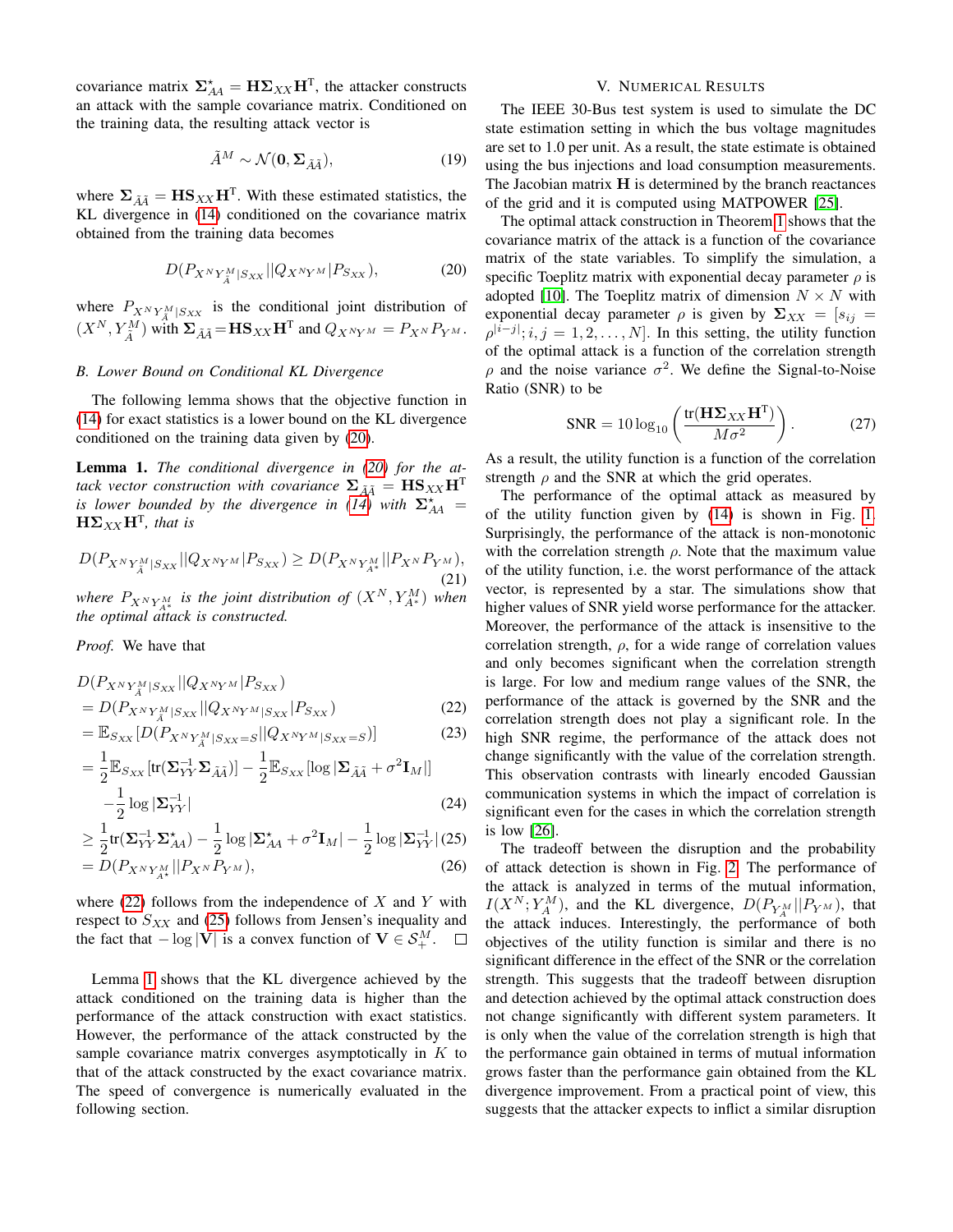<span id="page-4-0"></span>

Fig. 1. Performance of the optimal attack in terms of the utility function for different values of SNR in the IEEE 30-Bus test system.

<span id="page-4-1"></span>

Fig. 2. Performance of the optimal attack in terms of the mutual information (MI) and the KL divergence for different values of SNR in the IEEE 30-Bus test system.

on the grid for a given probability of detection regardless of the system parameters  $\rho$  and SNR.

In the following, the performance of the optimal attack construction is numerically evaluated when imperfect second order statistics are available to the attacker. In particular, the sample covariance matrix estimate discussed in Section [IV](#page-2-1) is used to assess the performance of the attack when limited training data is available. The performance of the attack using a sample covariance matrix when SNR=10 dB and SNR=20 dB is shown in Fig. [3](#page-4-2) and Fig. [4,](#page-4-3) respectively.

Therein, the dashed lines depict the performance of the optimal attack when the real covariance matrix is known, while the solid lines depict the performance of the attack constructed with the sample covariance matrix obtained with a limited number of training samples. To guarantee the positive definiteness of  $S_{XX}$ , the number of samples is larger than the size of  $S_{XX}$ . For each point, 100 realizations of the sample covariance are obtained and the utility function value is averaged over these realizations.

<span id="page-4-2"></span>

Fig. 3. Performance of the optimal attack for different sizes of the training set and different values of correlation strength when  $SNR = 10$  dB in the IEEE 30-Bus test system.

<span id="page-4-3"></span>

Fig. 4. Performance of the optimal attack for different sizes of the training set and different values of correlation strength when  $SNR = 20$  dB in the IEEE 30-Bus test system

Interestingly, the convergence speed changes significantly for different values of the correlation strength. The convergence is faster for lower values of the correlation strength while the impact of the SNR is not significant. This suggests that although the performance of the optimal attack does not change significantly with respect to the correlation strength when perfect second order statistics are available, in a more realistic setting a low correlation between the state variables provides an advantageous situation for the attacker.

Fig. [5](#page-5-27) shows the normalized Frobenius norm between the attack when a sample covariance matrix is used and the optimal attack with perfect second order statistics of the state variable, i.e.  $^{\star}_{\scriptscriptstyle{A}\hspace{-0.05cm}A}$   $\sum_{\tilde{A}\tilde{A}}$   $||_{F}$  $\frac{|AA|^{-2} \tilde{A} \tilde{A}||F}{||\tilde{\Sigma}_{AA}||F}$ . The difference between the attack using the sample covariance matrix and the optimal covariance matrix decreases with the number of samples. This implies that the attack using the sample covariance matrix converges asymptotically to the optimal covariance matrix. However, different values of the correlation strength  $\rho$  result in different